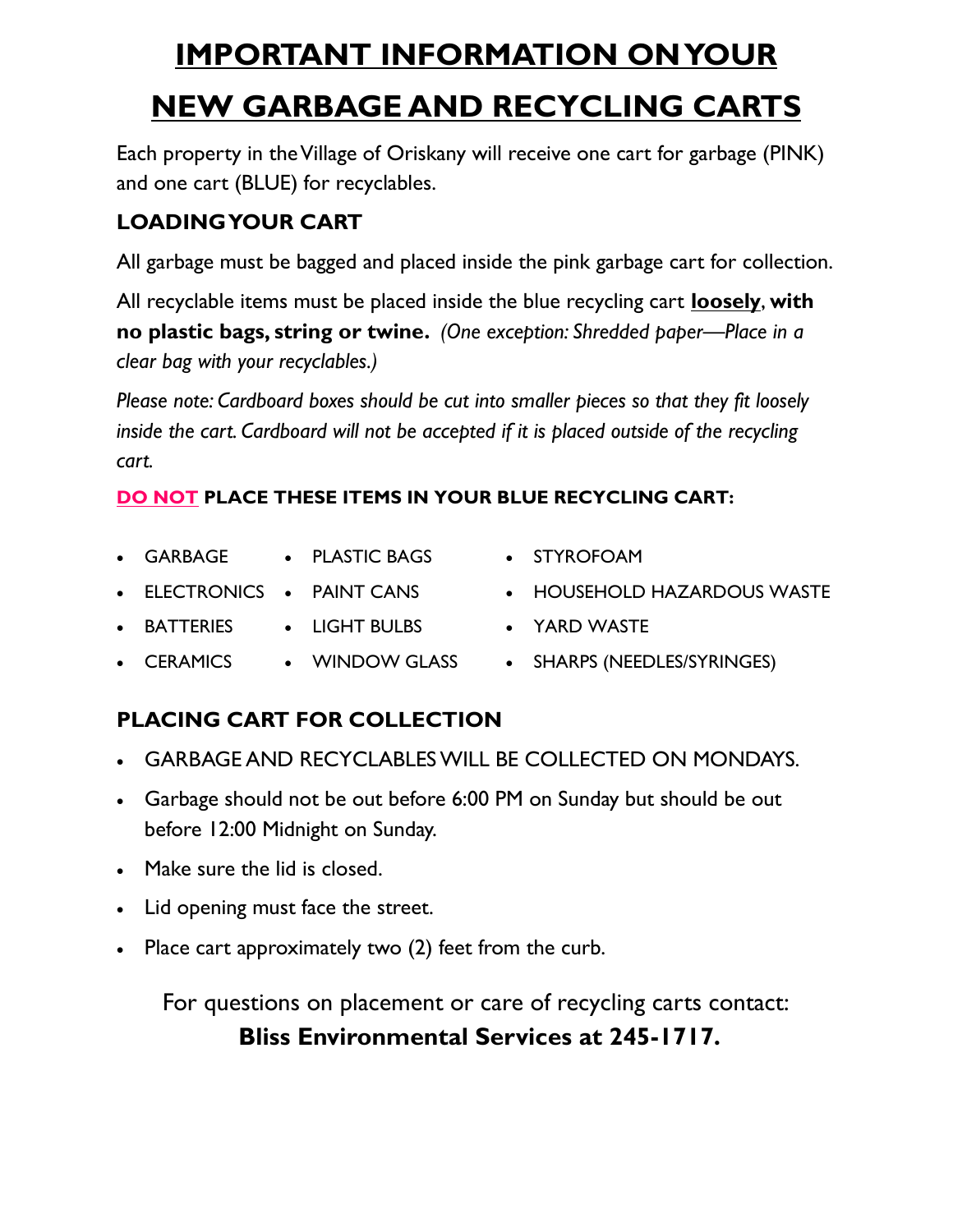# **VILLAGE OF ORISKANY SOLID WASTE, GREEN WASTE & RECYCLING GUIDELINES EFFECTIVE JUNE 1, 2016**

**Bliss Environmental Services provides garbage/trash and recyclables collection in the Village of Oriskany.**

**EFFECTIVE 06/01/2016: GARBAGE AND RECYCLABLES WILL BE COLLECTED ON** *MONDAYS.* **Please set out garbage and recyclables on Sunday night for Monday collection.**

## **CART SYSTEM –**

**Village households are provided with a pink cart for garbage and a blue cart for recyclables. Garbage and recyclables must be placed inside these carts for collection unless otherwise specified below.**

**Recyclables must be placed inside the cart loosely, with no plastic bags, string or twine. (***One exception: Shredded Paper – Place in a clear bag with your recyclables.)* **See reverse side for recycling guidelines.**

### **SCHEDULE/RULES FOR SETTING OUT GARBAGE AND RECYCLABLES**

- Garbage and recyclables will be collected on **Monday.**
- Garbage should **NOT** be out before 6:00 PM on Sunday but **SHOULD** be out before 12:00 Midnight on Sunday.
- $\triangleright$  Garbage and Recycling Carts should be placed approximately two (2) feet from the curb.
- $\triangleright$  If your garbage or recyclables are not collected, contact Bliss Environmental Services at 245-1717.

### **BULK ITEMS COLLECTED WEEKLY WITH STICKER [Examples include sofas, chairs, mattresses, dressers, desks, tables, etc.]**

- Approved bulk items *with sticker* may be set out on the same day as your garbage pickup (Mondays).
- $\triangleright$  Residents must contact Village Clerk's Office to purchase a disposal sticker for bulk items. The cost per sticker is \$10.00.
- Items without a disposal sticker will not be collected. Electronics, lumber, construction debris and plywood are **NOT** considered bulk items.

## **STEEL, METAL ITEMS, MAJOR APPLIANCES & WHITE GOODS COLLECTED ONCE A MONTH**

- These items will be collected on the **last Thursday of the month.**
- **Electronic items can no longer be placed at the curb for collection**. Electronics can be delivered to Oneida-Herkimer Solid Waste Authority at no charge or returned back to the store in which the item was purchased for proper recycling and disposal. It is against NYS law to place electronic waste in the garbage. Visi[t www.ohswa.org](http://www.ohswa.org/) for more information and hours of operation.

### **CONSTRUCTION AND DEMOLITION DEBRIS COLLECTED ONCE A MONTH**

- Construction and Demolition Debris will be collected on the **last Monday of the month.**
- $\triangleright$  Two (2) containers, no larger than 30 gallons may be set out consisting of items such as boards, plaster, and insulation, none to exceed four (4) feet in length. The container cannot weigh over 50 pounds.

### **GREEN/YARD WASTE COLLECTION**

- **Green waste pickup is available April 15th through November 15th .**
- $\triangleright$  Green waste (grass clippings, leaves, garden waste and shrub clippings) must be placed in containers with handles (metal or plastic) and cannot exceed 40 pounds. Clippings placed in bags or left in piles WILL NOT be picked up. Do not place in the road.
- **DO NOT place Green Waste in Plastic Bags.** Green waste should be free of dirt, stones, rocks, bricks, cement, asphalt, driveway mix or any items of like material.
- $\triangleright$  Tree Branches, Bushes, Etc. must be placed in a pile, with all branches in same direction. Branches may not measure longer than 6 feet in length and 6 inches in diameter. Do not place in the road.
- **Landscape and lawn care contractors hired by residents are solely responsible for disposal of all waste generated as a result from their work.**

### **SPECIAL ITEMS**

**Household Hazardous Waste:** Household hazardous wastes such as paints and chemicals are to be disposed of through the Authority's Household Hazardous Waste Collection Facility at 80 Leland Ave, Utica. The facility accepts these wastes from April 1 – September 30 every year at no charge. Visi[t www.ohswa.org](http://www.ohswa.org/) for more information and hours of operation.

**Sharps:** Used needles, syringes and lancets are to be placed in a puncture-proof container like a laundry detergent bottle with a cap. When full, tape lid/cap shut, label as "SHARPS" and place in the garbage.

**IF YOU ARE NOT SURE HOW TO DISPOSE OF SOMETHING, PLEASE CALL ANY OF THE FOLLOWING FOR ASSISTANCE:** 

 **VILLAGE OF ORISKANY: 736-3512 BLISS ENVIRONMENTAL SERVICES: 245-1717**

**ONEIDA-HERKIMER SOLID WASTE AUTHORITY: 733-1224 or visit [www.ohswa.org](http://www.ohswa.org/)**